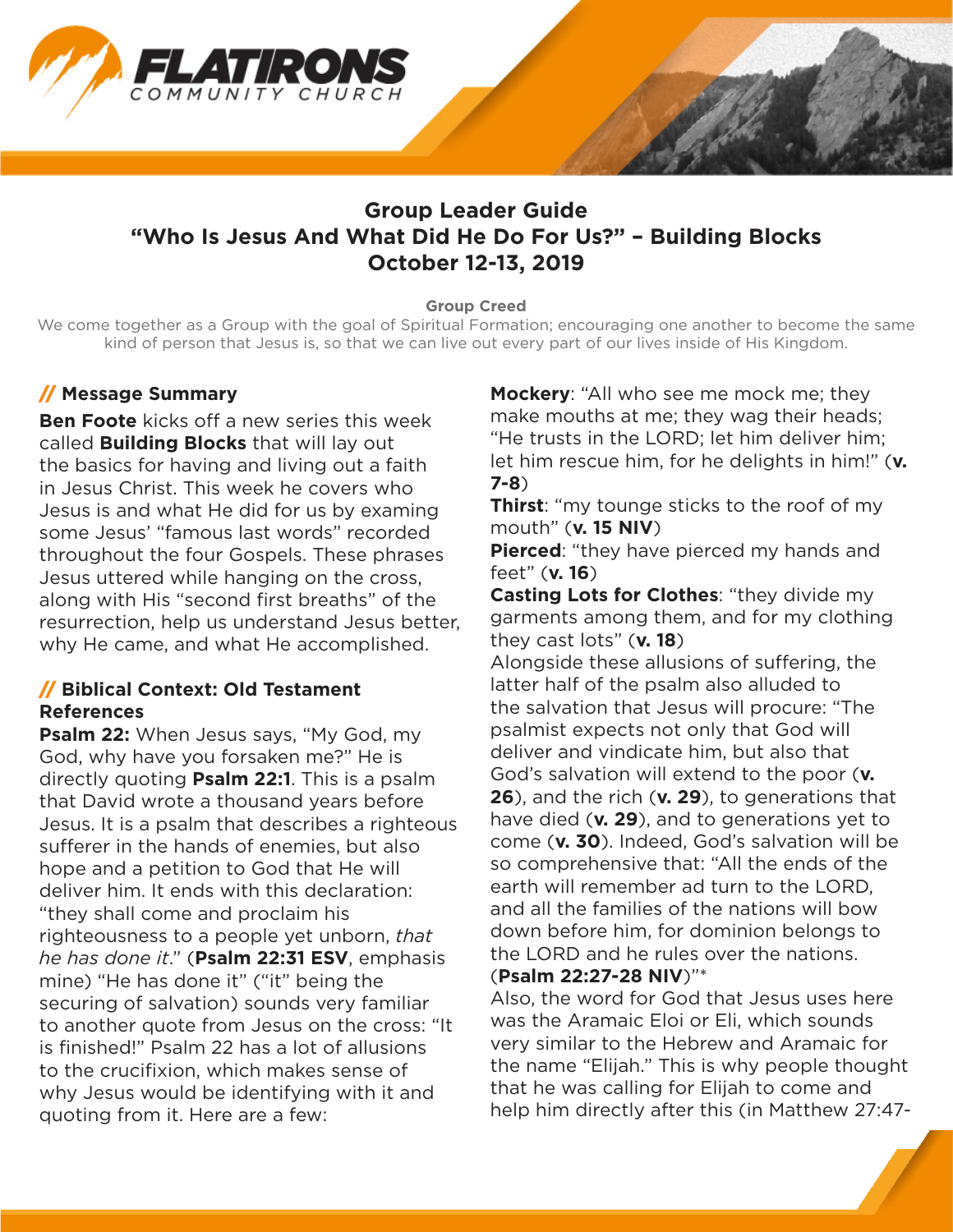

49). Elijah was seen as sort of a "patron saint" for rabbis in need.

**Psalm 31:** Jesus quotes Psalm 31:5 when He says, "Father, into your hands I commit my spirit." This is another psalm written by David in a time of suffering. However, David, like Jesus, trusts God to deliver him through this trial despite the current circumstances. This quote also shows that Jesus *willingly* gave His life up. He wasn't forced by God to pay for the sins of humanity. He was one with God in the decision and action.

### // **New Paradigm**

When Jesus says, "Father, forgive them, for they do not know what they are doing" (**Luke 23:34**), He is actually saying something different than the Old Testament. In the OT, people like David and the prophets commonly asked God to avenge them by defeating their enemies. Jesus, instead, sets a new paradigm by practicing what he preached: "Love your enemies, do good to those who hate you, bless those who curse you, pray for those who abuse you." (**Luke 6:27-28**) Instead of calling down curses on the people who were executing Him, he asked for their forgiveness. Also, being near death is commonly a time when someone would confess their own sins. Instead, Jesus confesses the sins of the people, echoing the fact that He was taking their sins on Himself and suffering the punishment.

### // **In Preparation**

This series is all about introducing the foundations of our Chrisitan faith. For those of us that are already believers, it is meant to be a re-introduction and re-energization of our faith. So, in preparation, re-familiarize yourself with the story of the crucifixion and resurrection of Jesus. Read these passages again, praying for it to sink in even deeper. Pray that God will show you something new in his Word, some new appreciation for the depths of love that He showed to you on the cross.

Alongside the Gospel accounts, also read Psalm 22 and Isaiah 52:13-53:12 to better appreciate God's plan long before Jesus was born.

### // **References**

\* Wright, Christopher J. H. *To the Cross: Proclaiming The Gospel From the Upper Room to Calvary*. IVP Books, an imprint of InterVarsity Press, 2017.

Keener, Craig S Ph.d. *IVP Bible Background Commentary: New Testament.* InterVarsity Press, 2014.